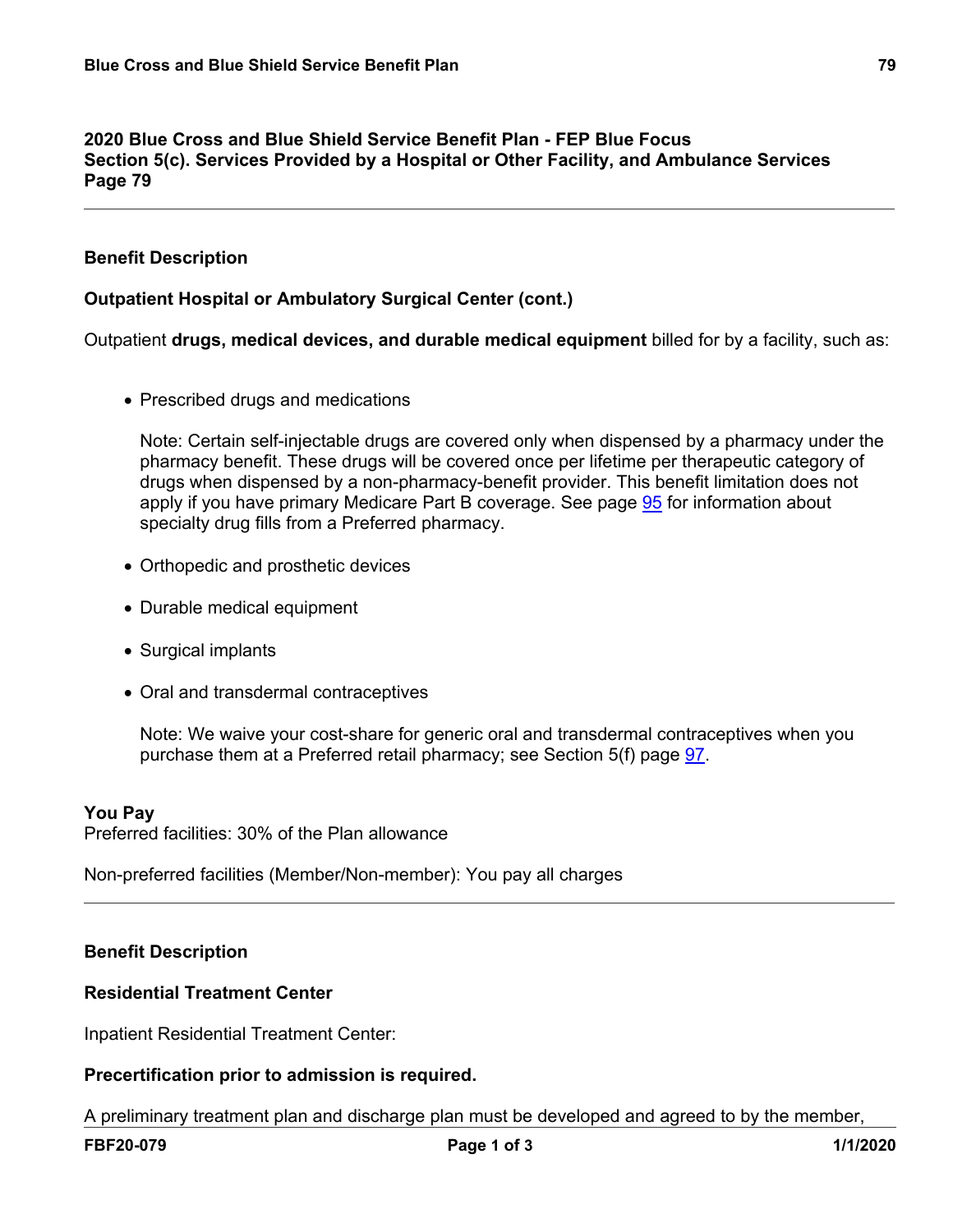provider (residential treatment center (RTC)), and case manager in the Local Plan where the RTC is located prior to admission.

We cover up to a combined total (medical and mental health and substance use disorder) of 30 days per calendar year of inpatient care provided and billed by an RTC for members enrolled and participating in case management through the Local Plan, when the care is medically necessary for treatment of a medical, mental health, and/or substance use disorder:

• Room and board, such as semiprivate room, nursing care, meals, special diets, ancillary charges, and covered therapy services when billed by the facility (see page [89](a8376318-ebd6-421f-be63-acf8c88376a1_90c711c3-38f4-4bd1-9eca-6e2a32b0e02f.html?v=32493) for services billed by professional providers).

Notes:

- For inpatient care received overseas, refer to Section 5(i), page [109.](a8376318-ebd6-421f-be63-acf8c88376a1_7d7e931e-f9ee-4828-ae27-f133e34430be.html?v=32493)
- For outpatient residential treatment center services, see pages [90](a8376318-ebd6-421f-be63-acf8c88376a1_0a3a6040-0732-4d4d-92f7-1e0bb7eaa028.html?v=32493).

#### **You Pay**

Preferred facilities: 30% of the Plan allowance

Non-preferred facilities (Member/Non-member): You pay all charges

#### **Benefit Description**

*Not covered services, such as:*

- *Biofeedback*
- *Custodial or long term care (see* Definitions*)*
- *Domiciliary care provided because care in the home is not available or is unsuitable*
- *Educational therapy or educational classes*
- *Equine/hippotherapy provided during the approved stay*
- *Recreational therapy*
- *Respite care*

**You Pay** *All charges*